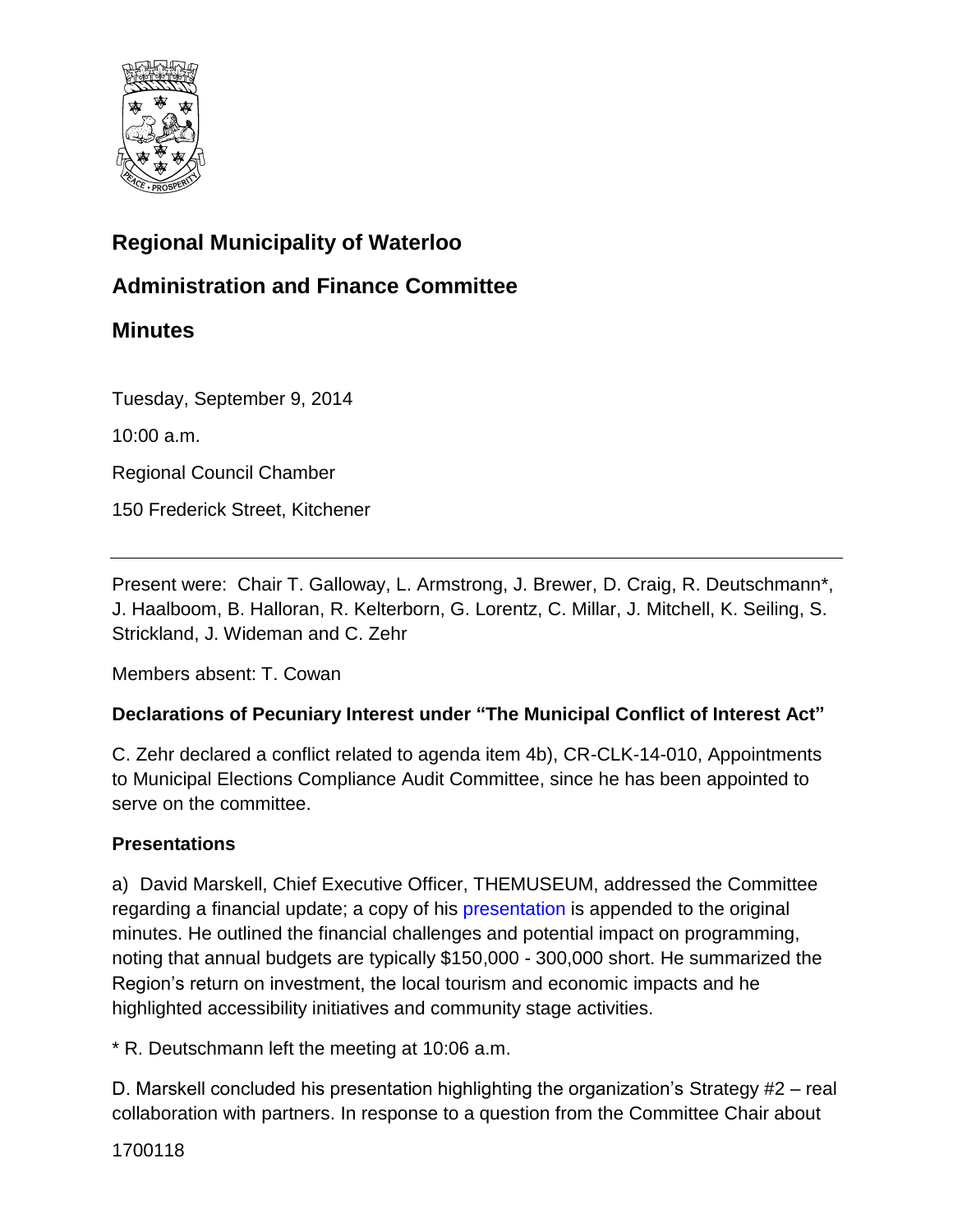collaboration expectations, D. Marskell advised that he will be meeting with Regional staff to discuss collaborative opportunities but he doesn't have a proposal at this time.

In response to a Committee inquiry about examples of community collaboration in other regional municipalities, D. Marskell cited other initiatives and stated that he's concerned about the future and is hoping for increased financial support in line with inflation.

### **Request to Remove Items from Consent Agenda**

T. Galloway advised that item 4b) will be taken separately.

### **Motion to Approve Items or Receive for Information**

Moved by B. Halloran

Seconded by J. Wideman

That the following item be accepted for information:

F-14-111, Investment Position at June 30, 2014

Carried

### **Regular Agenda Resumes**

Moved by B. Halloran

Seconded by J. Mitchell

That the following item be accepted for information:

 CR-CLK-14-010, Appointments to Municipal Elections Compliance Audit **Committee** 

**Carried** 

In response to a Committee question about the female representation on the Municipal Elections Compliance Audit Committee, Lee Ann Wetzel, Manager, Council and Administrative Services/Deputy Clerk, advised that only one female submitted an application. She outlined future options for promoting increased submissions by females, noting that accounting qualifications are not a prerequisite for a committee position.

### **Information/Correspondence**

1700118 a) Council Enquiries and Requests for Information Tracking List was received for information.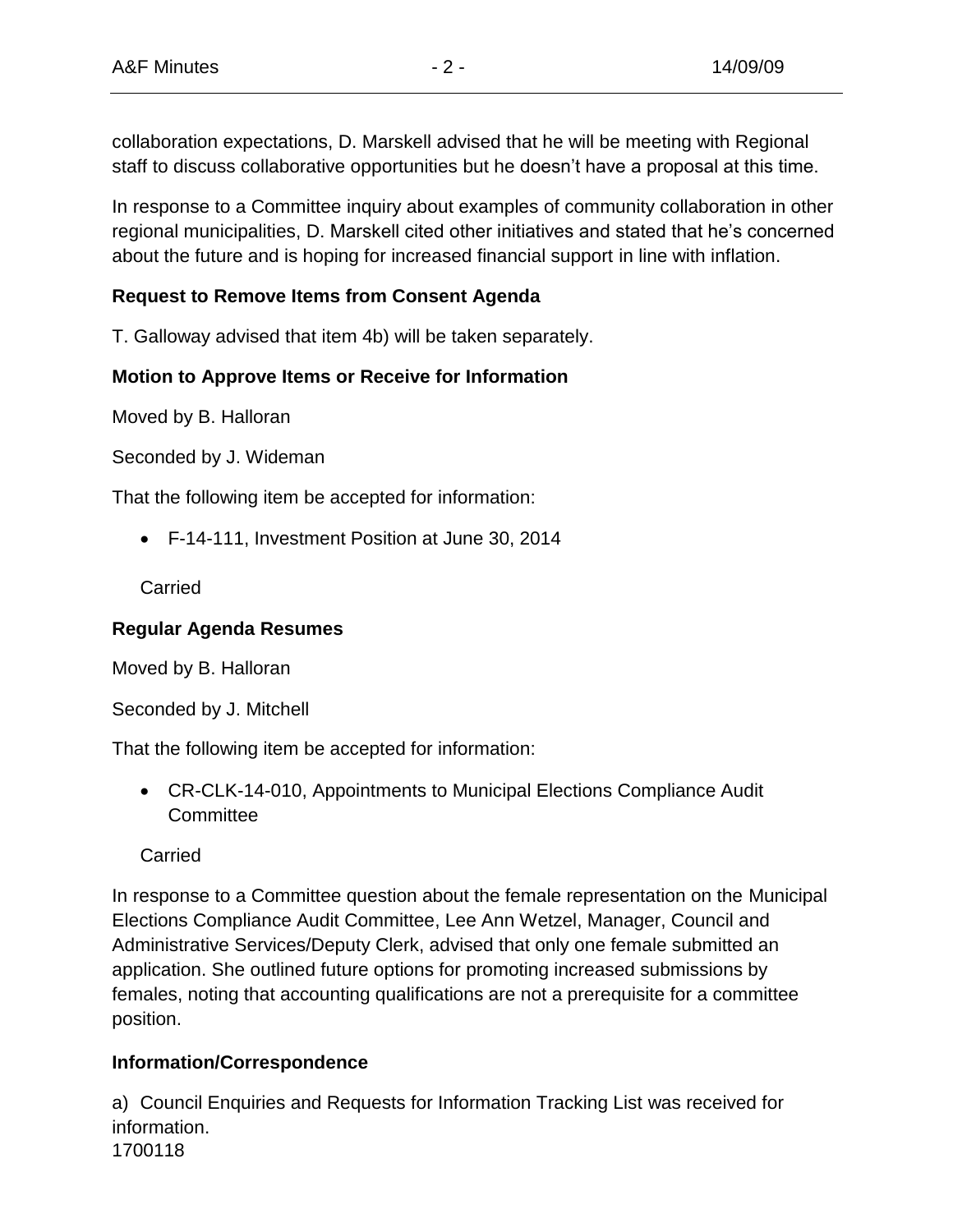#### **Other Business**

J. Brewer requested that the two Cambridge bus routes which were eliminated and/or adjusted in the 2014 budget be included in the 2015 budget review. Staff indicated that this issue can be included in the 2015 budget review. T. Galloway advised that a staff report will be prepared for a future Planning and Works Committee outlining proposed public transit operational adjustments.

### **Next Meeting – September 30, 2014**

### **Motion to Go Into Closed Session**

Moved by G. Lorentz

Seconded by L. Armstrong

That a closed meeting of the Administration and Finance and Planning and Works Committees be held on Tuesday, September 9, 2014 immediately following the Administration and Finance Committee meeting in the Waterloo County Room in accordance with Section 239 of the "Municipal Act, 2001", for the purposes of considering the following subject matters:

- a) receiving of legal advice subject to solicitor-client privilege and proposed or pending litigation related to a matter before an administrative tribunal
- b) receiving of legal advice subject to solicitor-client privilege, proposed or pending litigation and labour relations related to a matter before an administrative tribunal
- c) receiving of legal advice subject to solicitor-client privilege and proposed or pending disposition of property in the City of Kitchener
- d) receiving of legal advice subject to solicitor-client privilege and personal matters about identifiable individuals
- e) receiving of legal advice subject to solicitor-client privilege related to a contract
- f) receiving of legal advice subject to solicitor-client privilege and proposed or pending litigation related to an agreement
- g) receiving of legal advice subject to solicitor-client privilege and proposed or pending acquisition of land in the City of Cambridge
- h) receiving of legal advice subject to solicitor-client privilege and proposed or pending litigation related to an agreement
- i) receiving of legal advice subject to solicitor-client privilege and proposed or pending acquisition of land in the Region of Waterloo
- j) receiving of legal advice subject to solicitor-client privilege and proposed or pending litigation related to an agreement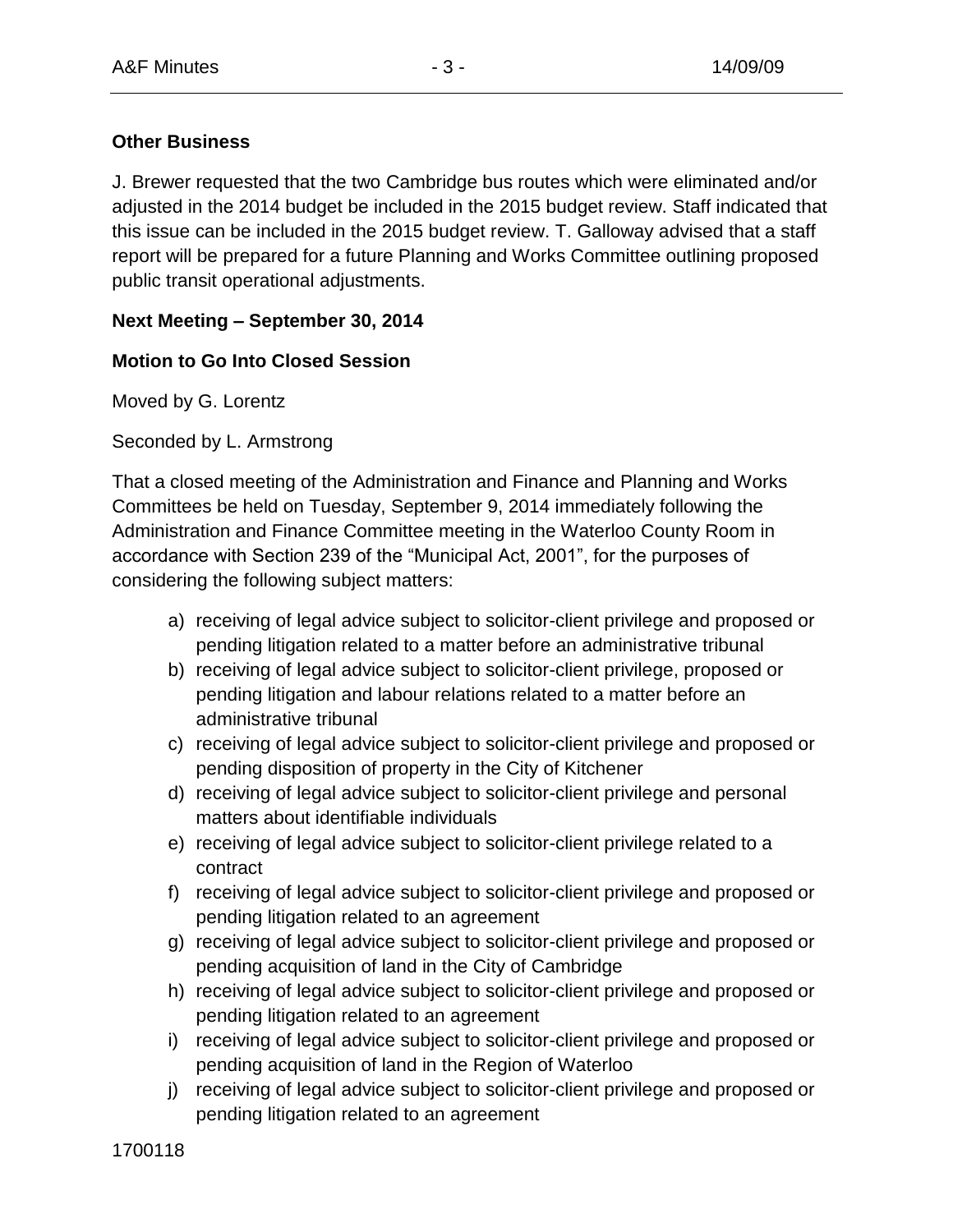- k) proposed or pending acquisition of land in the City of Kitchener
- l) receiving of legal advice subject to solicitor-client privilege and proposed or pending litigation related to an agreement
- m) personal matters about identifiable individuals related to committee appointments
- n) receiving of legal advice subject to solicitor-client privilege and proposed or pending litigation related to a matter before an administrative tribunal
- o) proposed or pending acquisition of land in the City of Kitchener
- p) proposed or pending acquisition of land in the City of Waterloo

Carried

#### **Adjourn**

The meeting adjourned at 10:15 a.m.

**Committee Chair**, T. Galloway

**Committee Clerk**, S. Natolochny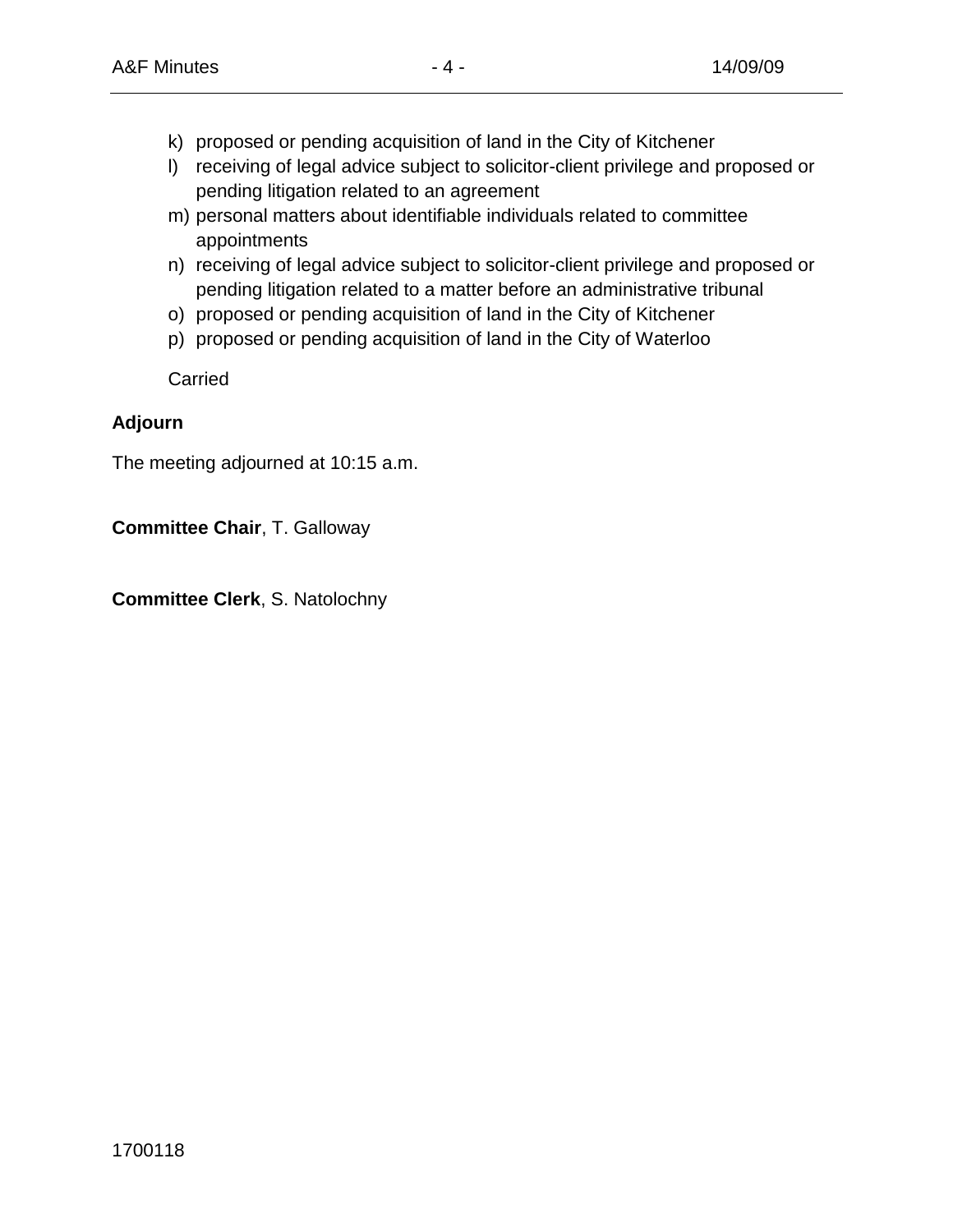<span id="page-4-0"></span>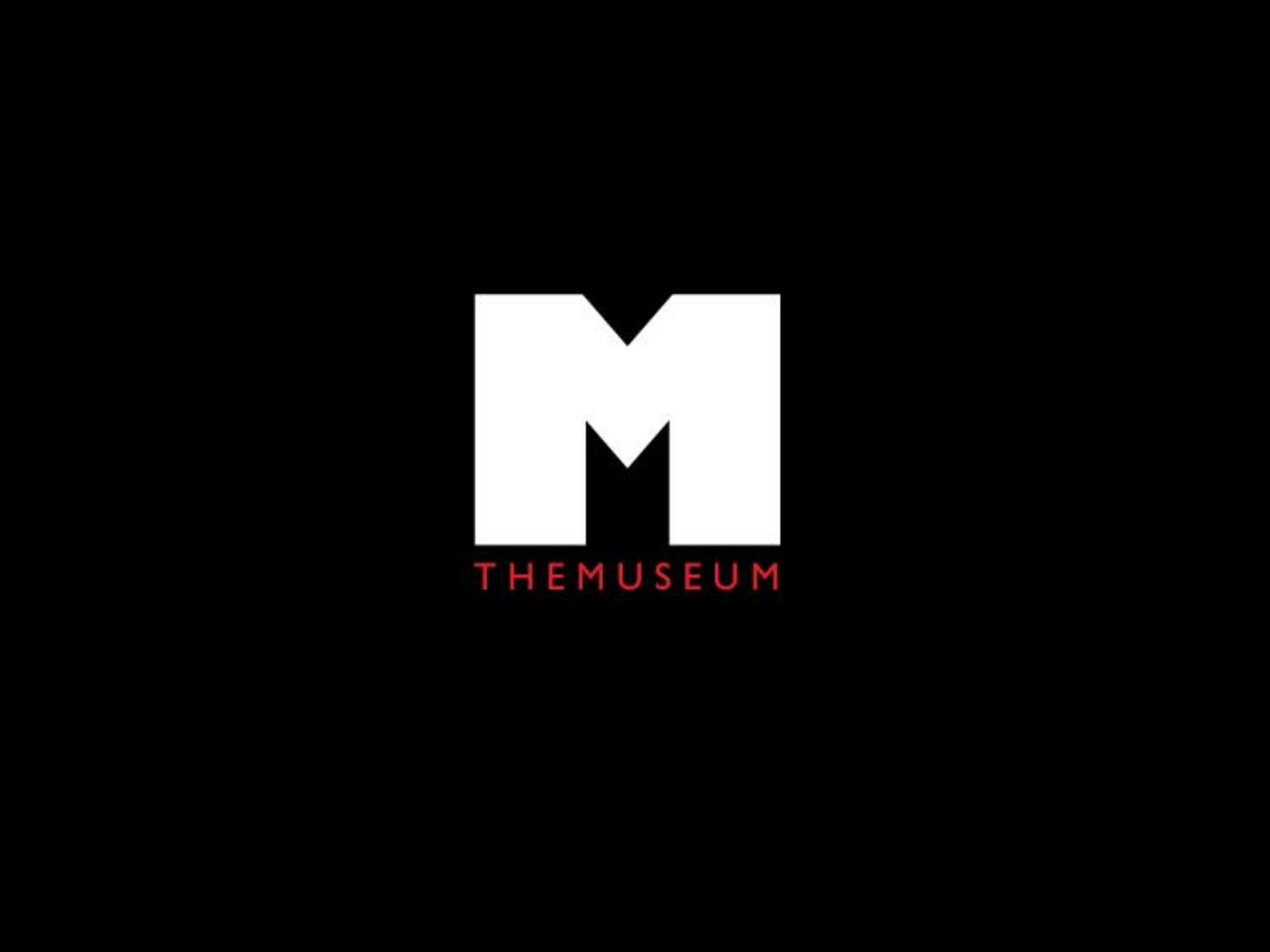

### **Background**

- At a 10<sup>th</sup> Anniversary update to Council, Mayor Craig asked for more information about our funding model.
- While we are not here asking for a large incremental increase we do hope to receive an increase in line with inflation.
- Our priority, today, is to begin exploring collaborative ways to make us sustainable.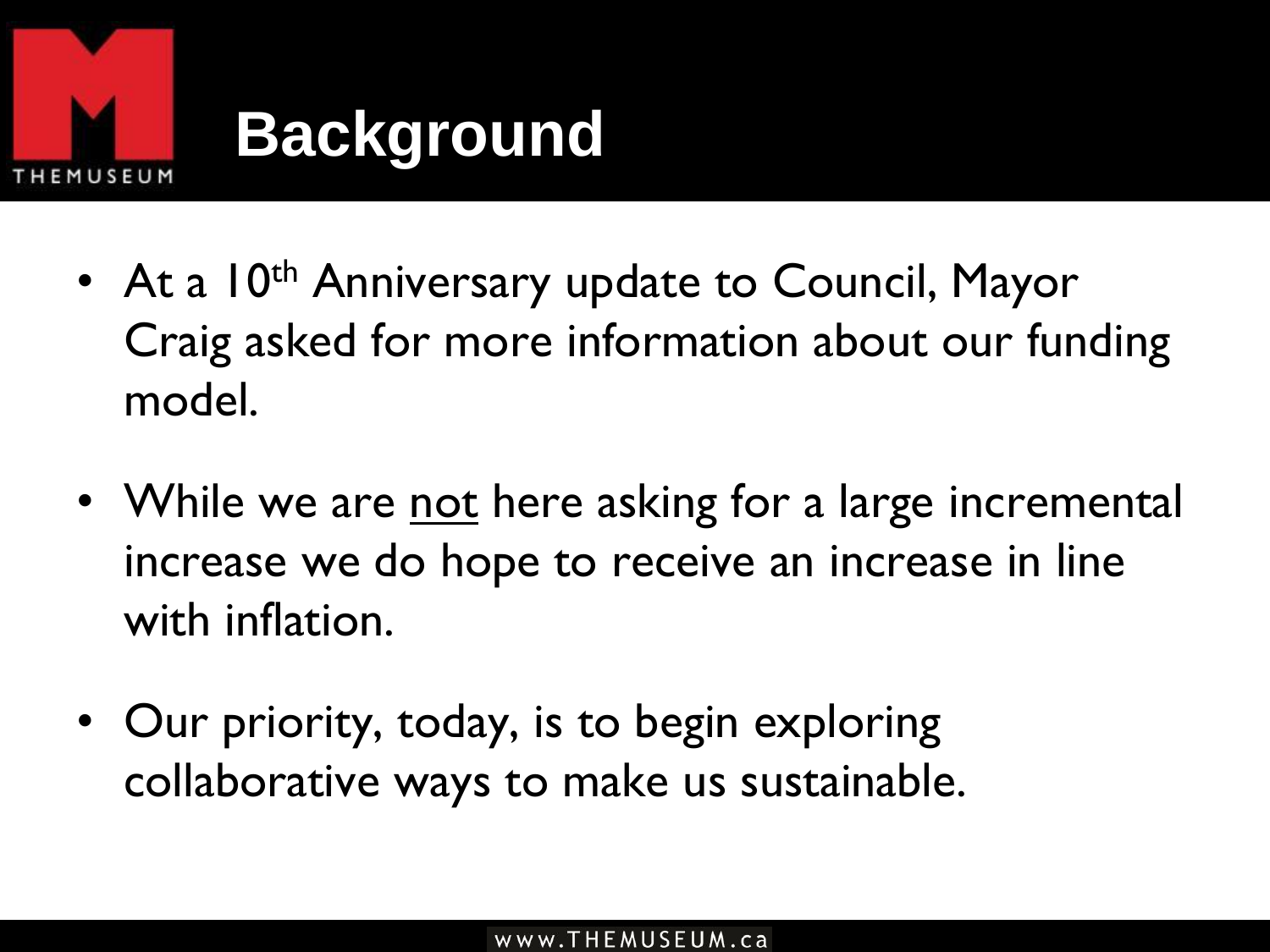

- 1. Build relationships with businesses and community leaders for insight and partnerships.
- 2. Strengthen relationships with the Regional Museum network and local cultural organizations.
- 3. Monetize original content through collaborations
- 4. Evolve the brand
- 5. Increase Board impact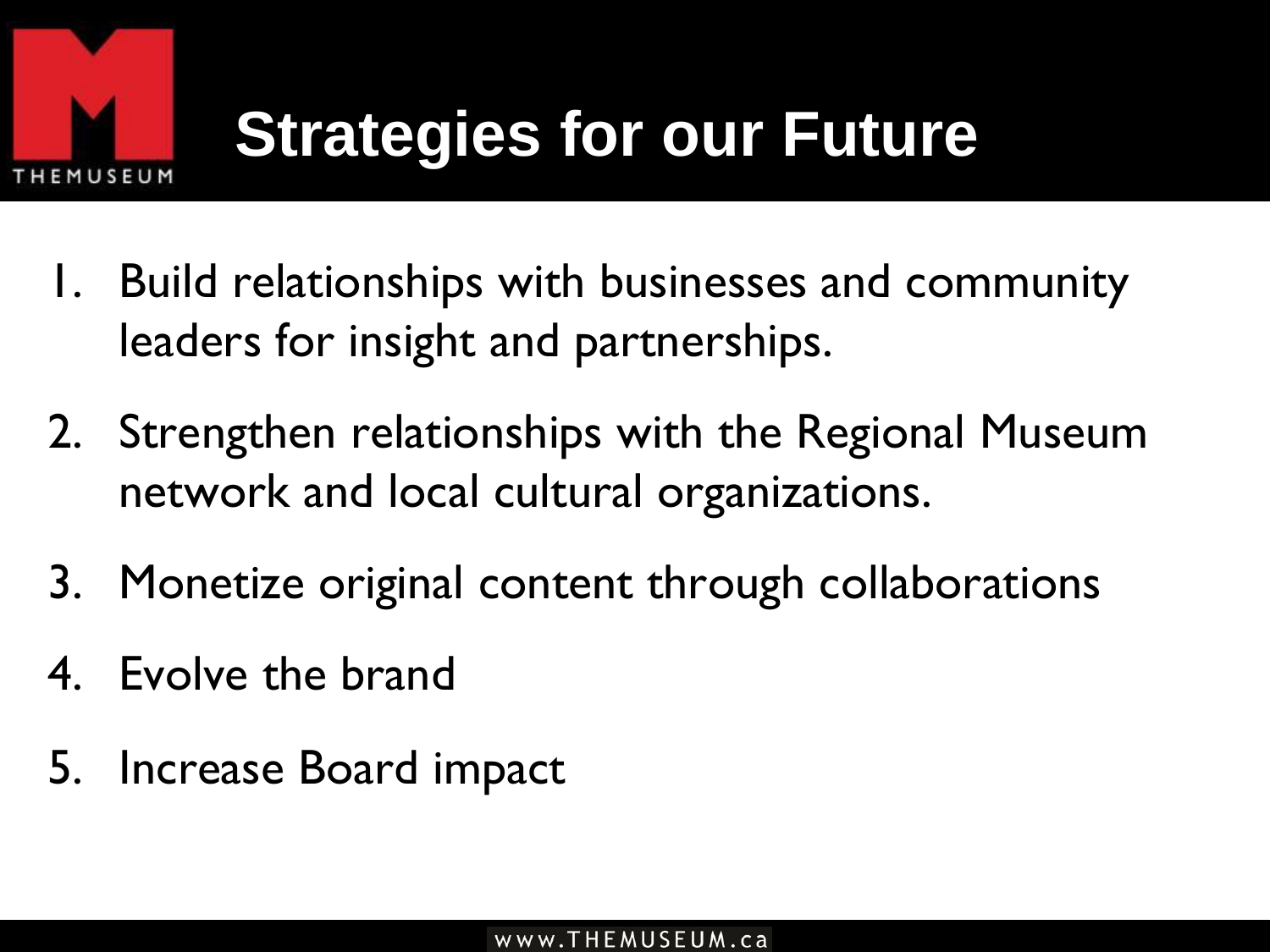

### **Support for Museums Across Canada**

- "In general, public museums and art galleries revenues come from the following sources:
- Government 65%
- $\triangleright$  Earned revenue 26%
- $\triangleright$  Donations & sponsorships 9%

Canadian Museums Association

- "…national museums in Ottawa can earn 18 22 per cent of costs
	- The Record June 2013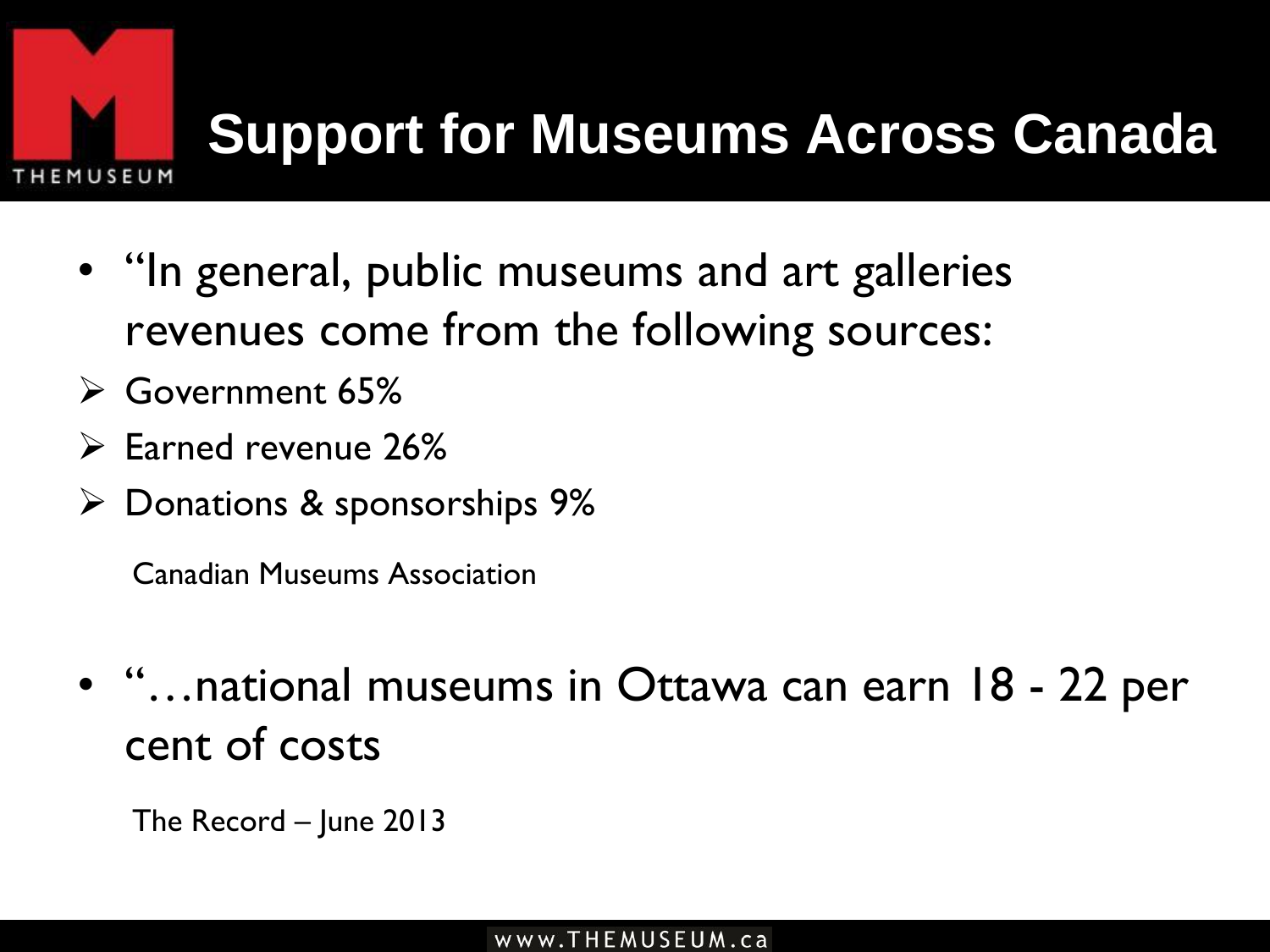

## **THEMUSEUM Must Generate 73%**



#### www.THEMUSEUM.ca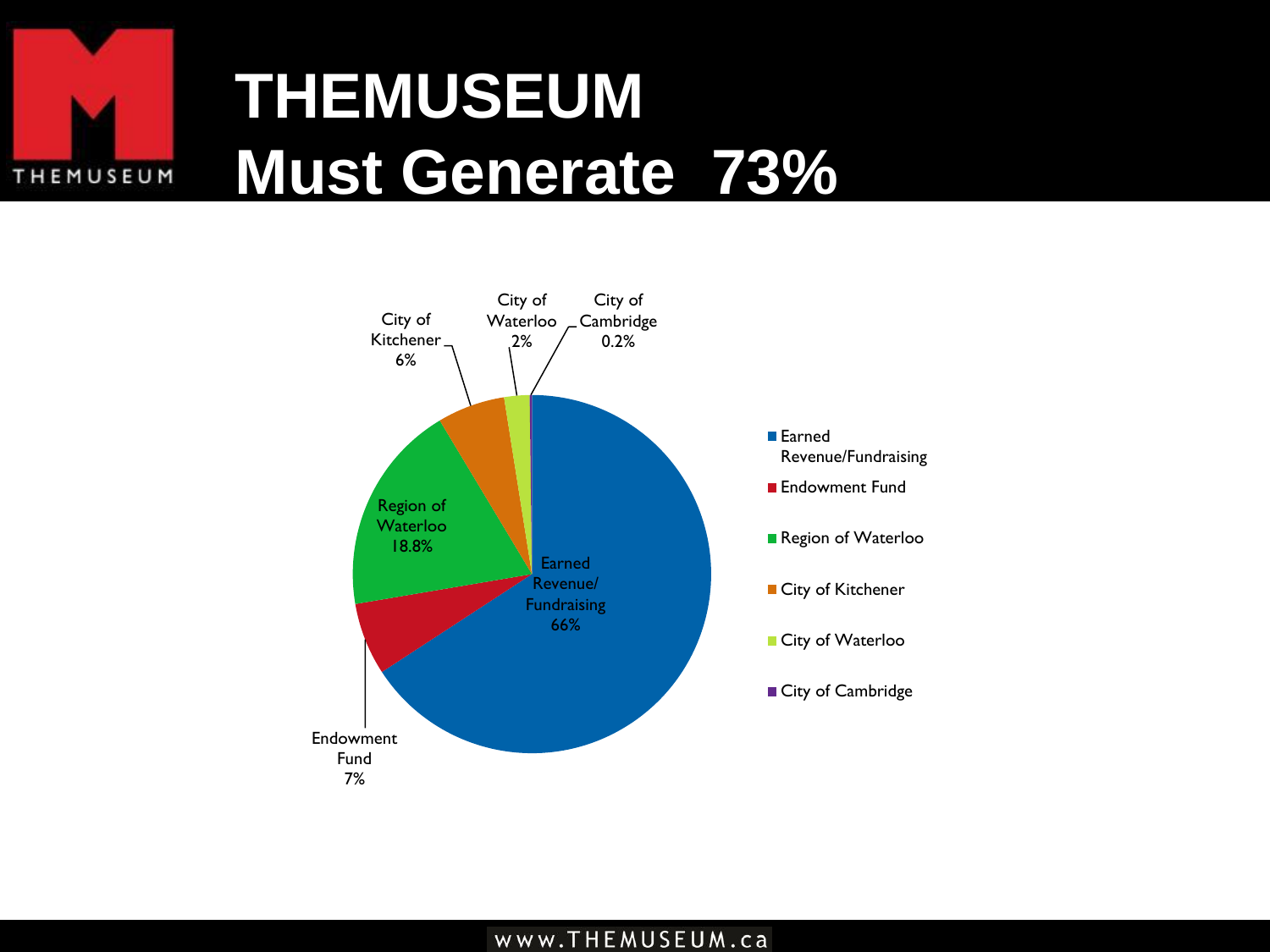

## **What Holds Us Back**

- With a \$1.96m budget, THEMUSEUM attracts world class exhibitions for the Region
- Each year, THEMUSEUM falls short between \$150K and \$300K dependant upon Endowment income
- In theory, our Endowment fund principal would make up the short fall which is an unsustainable model
- We cannot charge \$20 per person
- One alternative is to dramatically reduce the programs offered at King & Queen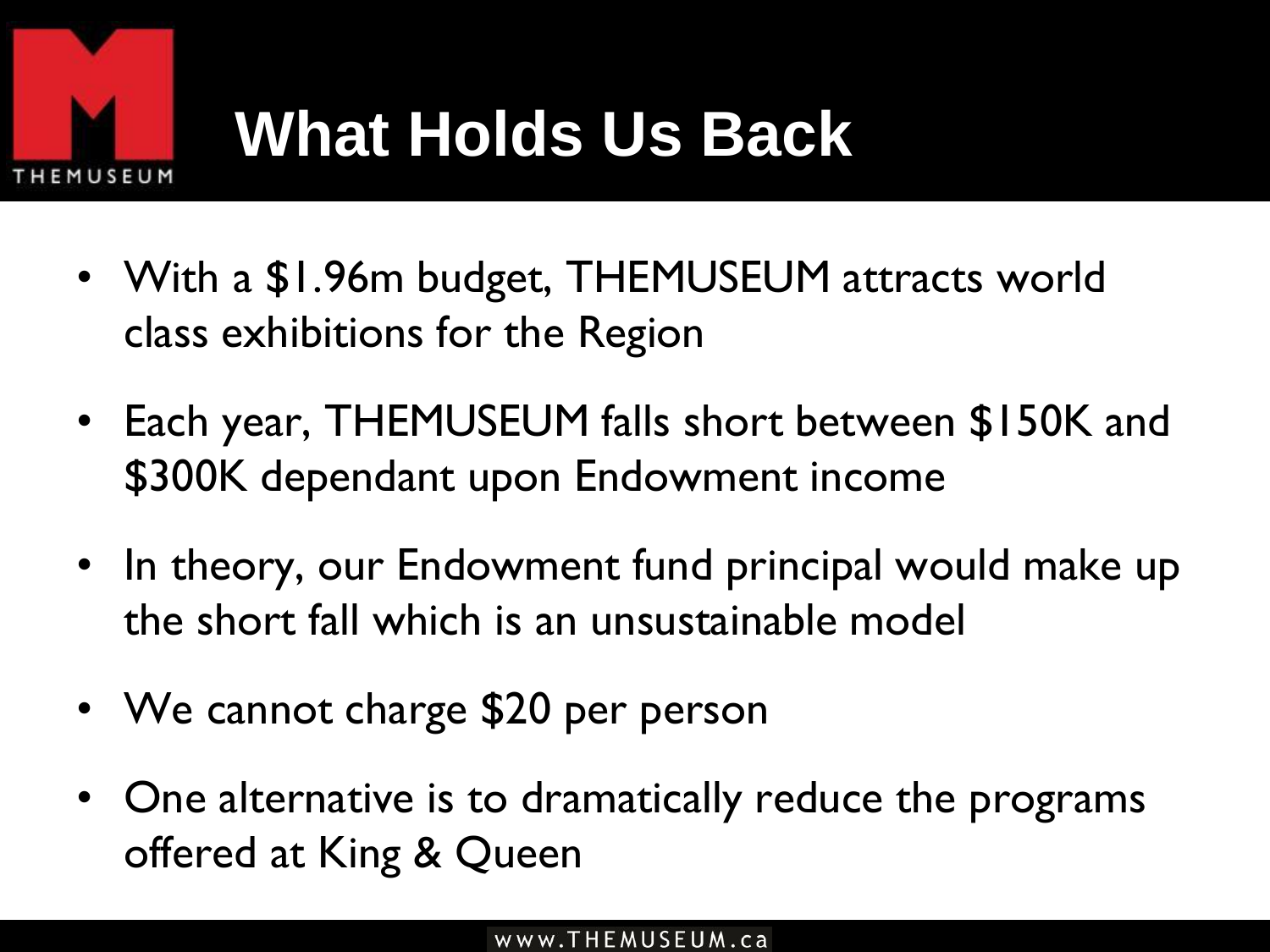

# **Our Value – Tourism and Economic Impact**

- Thousands of residents and tourists visit Downtown Kitchener to see THEMUSEUM annually
- According to TREIM (Provincial Economic Impact Tool) THEMUSEUM attracts \$3M - \$8M per year in tourism spending annually
- We collaborate, putting the Region on a much larger Cultural map, to bring members from other organizations as far as Toronto to London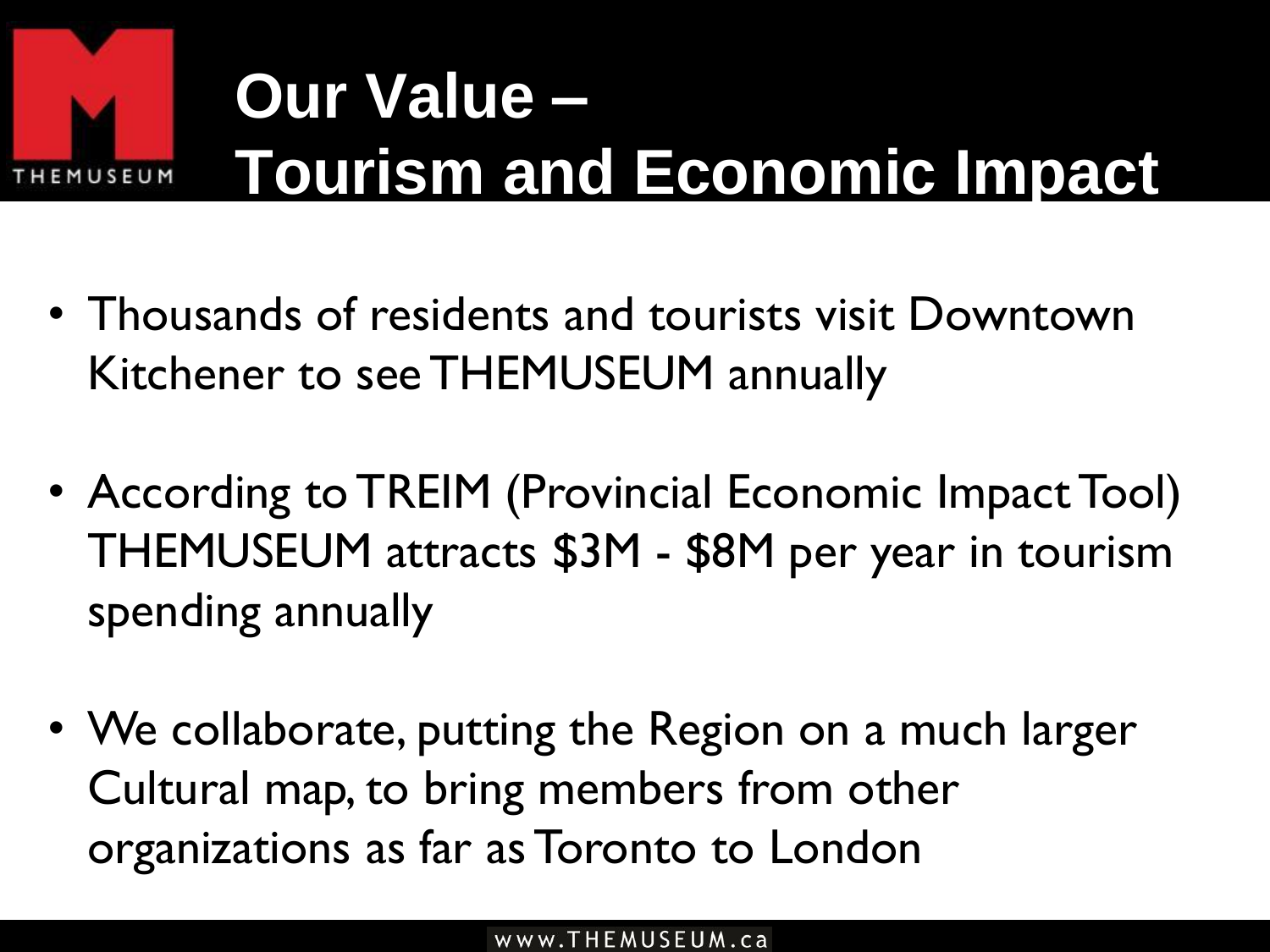

## **Our Value – Accessibility for all**

- \$5 Wednesdays attract thousands of guests monthly showing people wish to visit and the price point is an issue.
- Waterloo Region Agencies receive more than 2000 passes annually, donated by THEMUSEUM, at a value of almost \$25K.
- Hundreds of passes also donated for not-for-profits, schools and groups to help their fundraising
- Camp subsidies allow all children to participate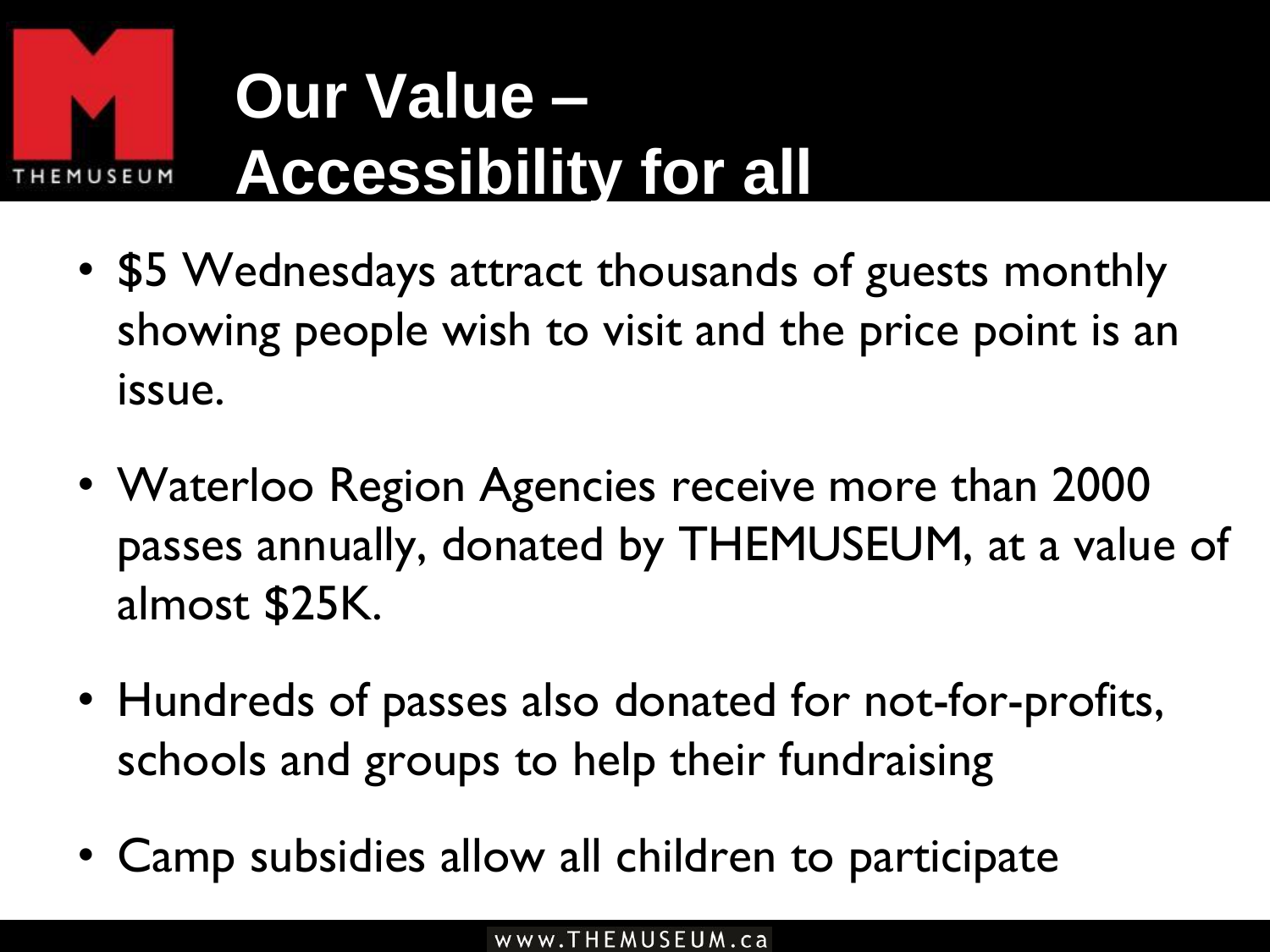

### **Our Value – Community Stage**

 $\triangleright$  Brush Off - Live Painting Competition  $\triangleright$  Colin Boyd Shafer, Cosmopolis project, Kitchener Native OPEN EARS festival of music and sound Local bands, High School MERGE Event  $\blacktriangleright$  ames Nye, Kitchener artist  $\triangleright$ Imagine A Show, Waterloo Region youth photography Graffiti Artist, Andrew Thom



World Refugee Day Art Exhibition Carrie Musselman, Kitchener artist  $\triangleright$  Button Factory Arts Sketch Club Artisan Zone feature artist Margarita Kuznetsova, local Russian artist  $\triangleright$  Ivano Stocco, Guelph artist > Tom Dietrich. Guelph artist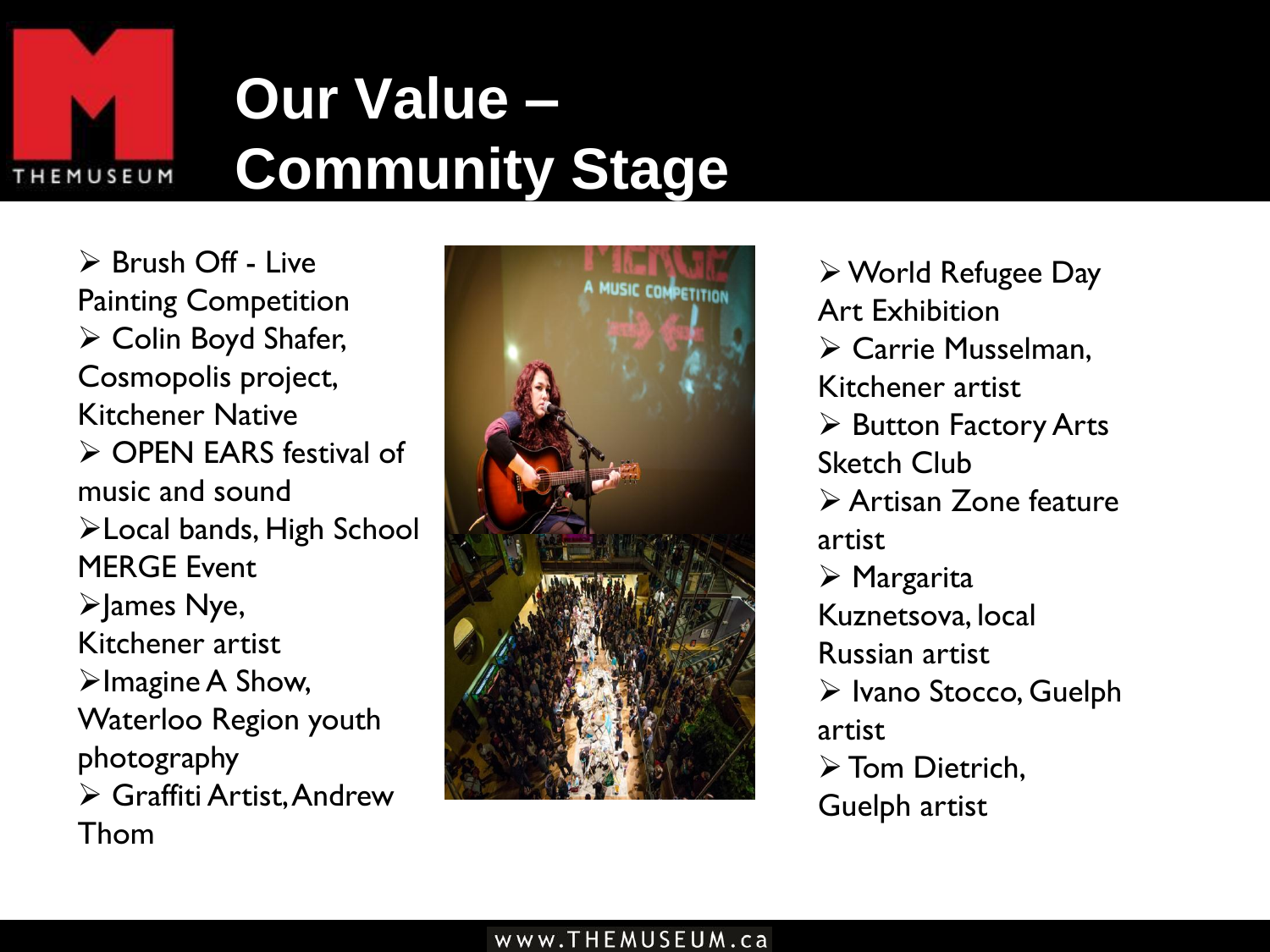

### **Our Value – Community Stage Continued**

• *In-Translation* Eastwood Collegiate Art Show, Ken Hall's *The Legacy Project,* Tri-Con, Kid's CBC, Family Hack Jam 2.0, Nerd-Nites, Sue Johanson, Junior Achievement Tech Camp, Trinity Nightingales Russian Children's Choir Showcase, UW: National Engineering Month, Nexus, An Evening with Roberto Alomar, Love You Forever Robert Munsch, Culture Days, Summer Lights Festival, Taco Fest, Night Shift, Citizenship Ceremony, CIRCUS Music Event, Bob McDonald, Brownie/Girl Guides Sleepover, Kitchener Waterloo String School Christmas Concert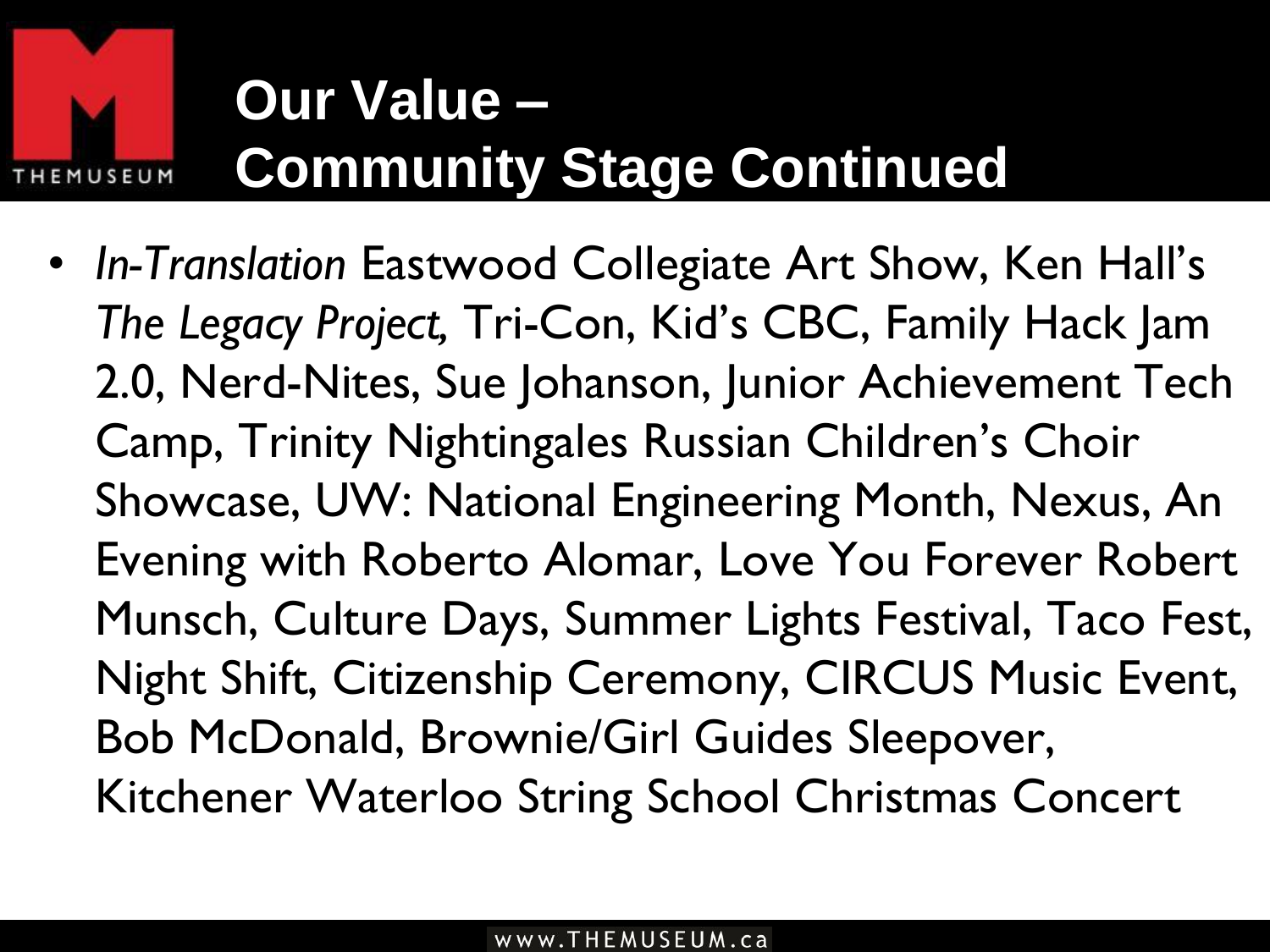

# **Our Value – Fostering Partnership**

- Ongoing / new Corporate Partnerships: BMO, Christie Digital, RBC, Sun Life
- Cultural Exchange 4.0 Municipal Candidates discussion on arts & culture
- Web Panel Start Up Can assist many organizations
- Collaborations with artists / cultural groups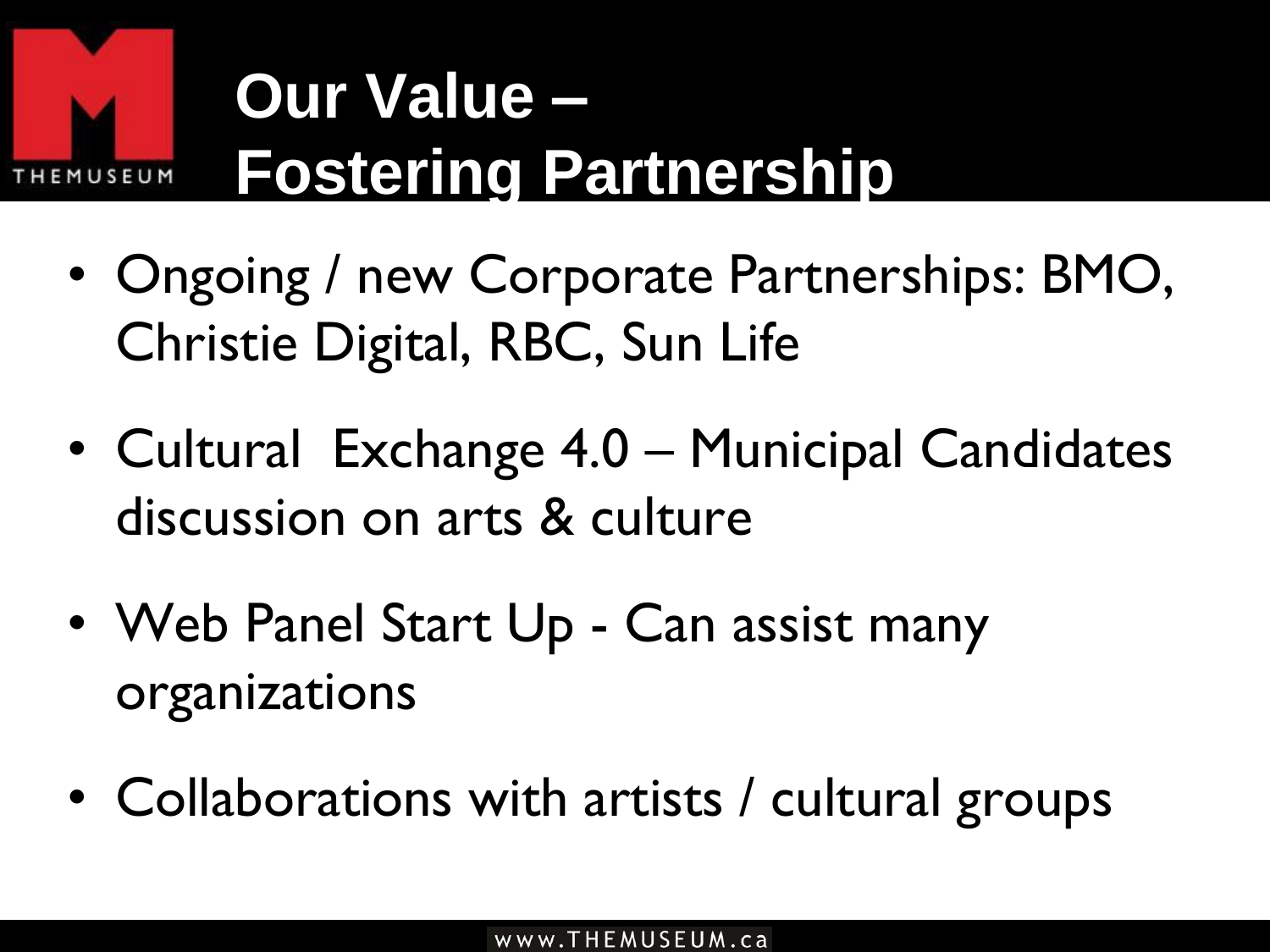

## **Return on Your Investment**

- The Region supports THEMUSEUM with \$374K which THEMUSEUM leverages into more than \$1.9M
- Which means for every dollar the Region invests, THEMUSEUM invests more than \$4.00
- Tens of thousands of residents, day trippers and overnight tourist are attracted to the downtown core and businesses
- Thousands of students are awed, inspired & enlightened
- If run on a cost recovery basis THEMUSEUM would need to charge \$27.00 per person.